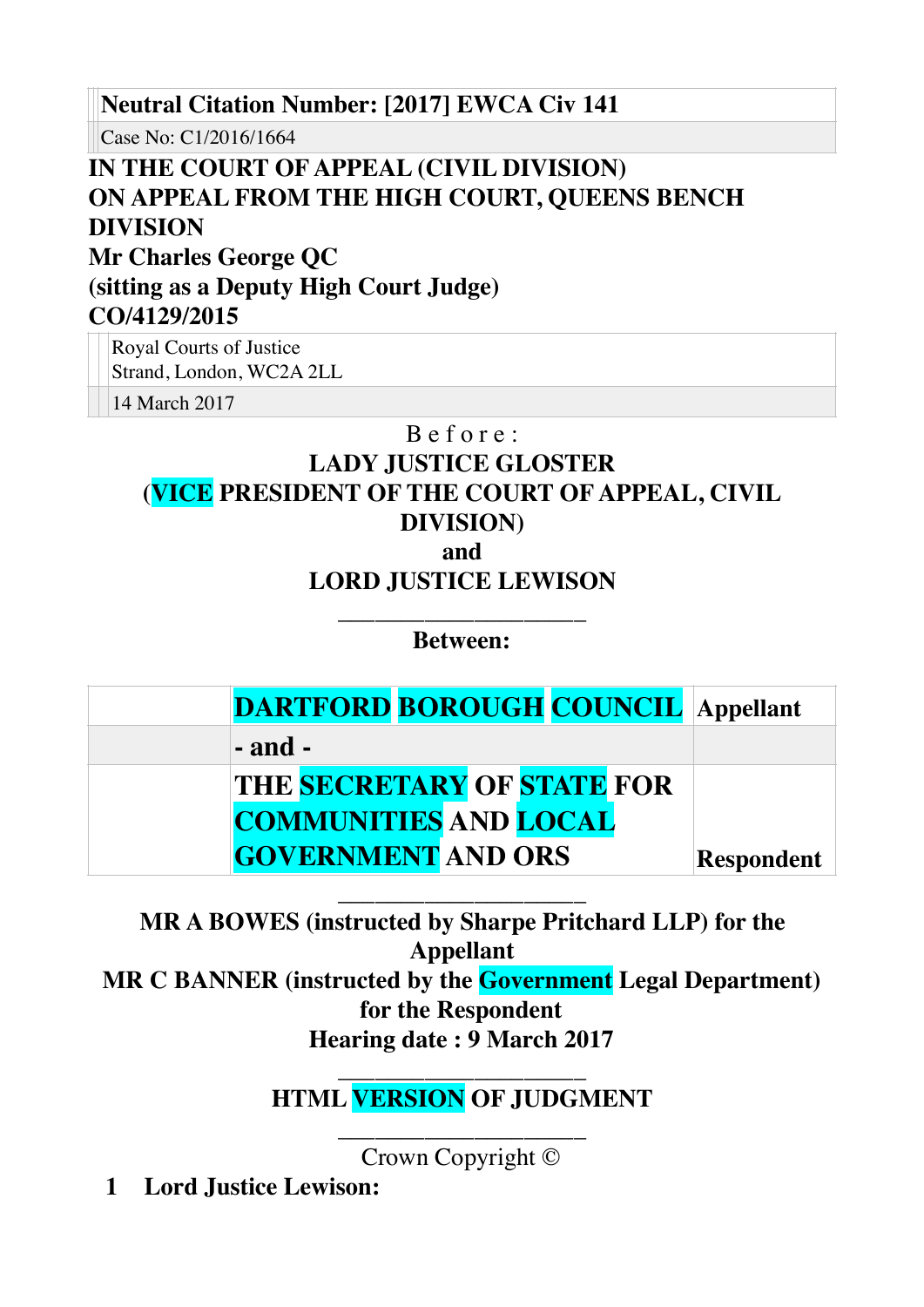- 2 The sole issue on this appeal was the meaning of "previously developed land" (often called "brownfield land") as defined by the glossary forming part of the National Planning Policy Framework.
- 3
- 4 That definition reads as follows:
- 5

"**Previously developed land**: Land which is or was occupied by a permanent structure, including the curtilage of the developed land (although it should not be assumed that the whole of the curtilage should be developed) and any associated fixed surface infrastructure. This excludes: land that is or has been occupied by agricultural or forestry buildings; land that has been developed for minerals extraction or waste disposal by landfill purposes where provision for restoration has been made through development control procedures; land in built-up areas such as private residential gardens, parks, recreation grounds and allotments; and land that was previouslydeveloped but where the remains of the permanent structure or fixed surface structure have blended into the landscape in the process of time."

- 6 The context in which the issue arises is that on 23 July 2015 a planning inspector allowed an appeal against the refusal by **Dartford** BC to grant planning permission for a change of use of land to a private gypsy and traveller caravan site comprising one mobile home and one touring caravan. The site in question was within the residential curtilage of Shirehall Farm. Shirehall Farm is within the Green Belt, and is not in a built-up area.
- 7
- 8 The inspector decided that the site qualified as previously developed land because:

9

i) It was within the curtilage of a permanent structure (namely Shirehall Farm) and

ii) It was not excluded as "land in built-up areas such as private residential gardens, parks, recreation grounds and allotments".

10 **Dartford** does not challenge the first of those reasons: the challenge is to the second. The argument is that all private residential gardens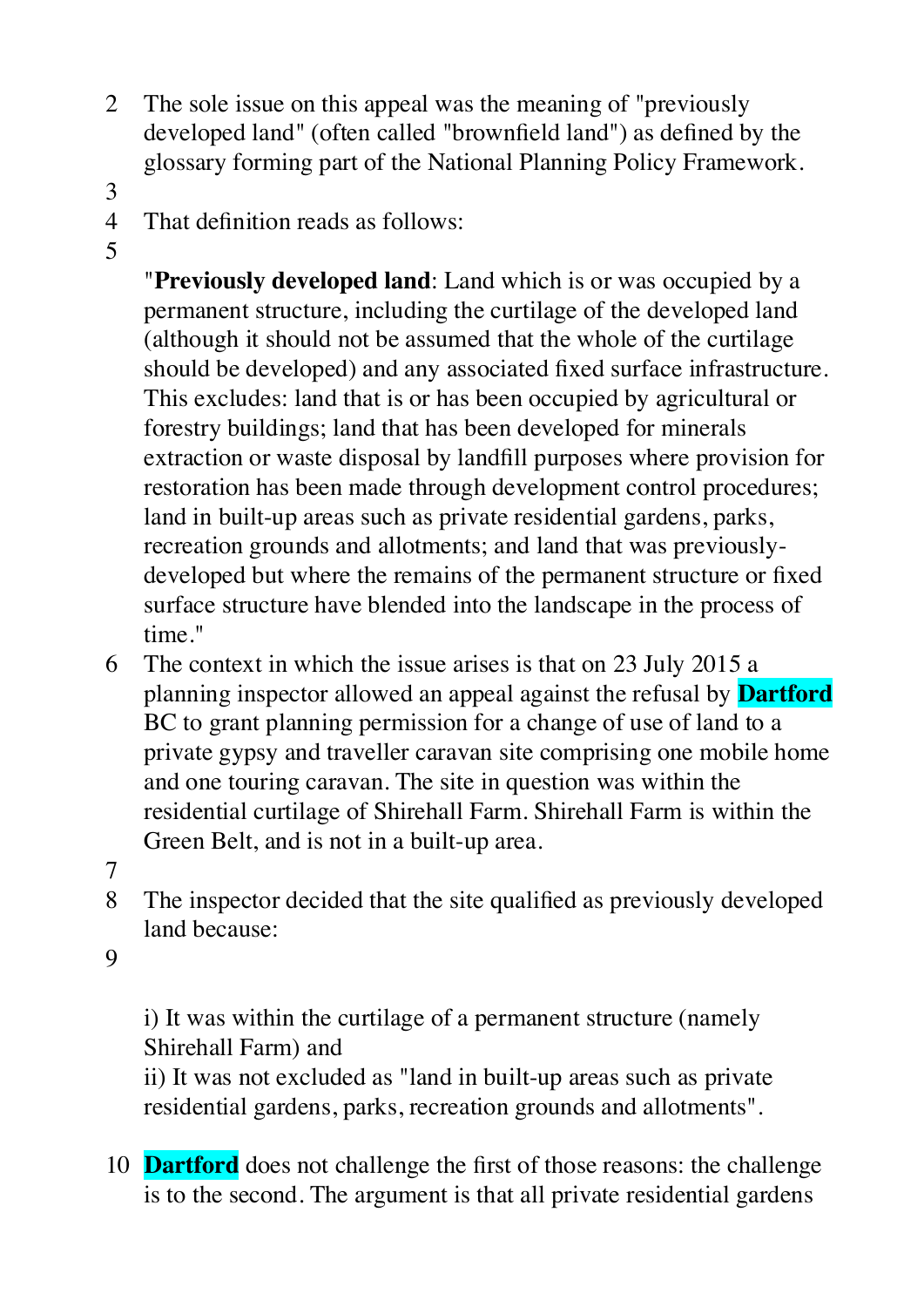are excluded from the definition of previously developed land, whether or not they are in a built-up area. Any other interpretation, so it is said, would give rise to conflicting policies within the NPPF. At the conclusion of the hearing we announced that the appeal would be dismissed with reasons to follow. These are my reasons for joining in that decision.

- 11
- 12 The approach to the interpretation of the NPPF is the same as the approach to the interpretation of a development plan document: *R (Timmins) v Gedling BC* [\[2015\] EWCA Civ 19](http://www.bailii.org/ew/cases/EWCA/Civ/2015/19.html), [\[2015\] PTSR 837](http://www.bailii.org/ew/cases/EWCA/Civ/2015/10.html) at [24]; *Hopkins Homes Ltd v Secretary of State for Communities and Local Government* [\[2016\] EWCA Civ 168](http://www.bailii.org/ew/cases/EWCA/Civ/2016/168.html), [\[2016\] PTSR 1315](http://www.bailii.org/ew/cases/EWCA/Civ/2016/168.html) at [24]. The correct approach to the interpretation of a development plan document was laid down by the Supreme Court in *Tesco Stores Ltd v Dundee CC* [\[2012\] UKSC 13,](http://www.bailii.org/uk/cases/UKSC/2012/13.html) [\[2012\] PTSR 983](http://www.bailii.org/uk/cases/UKSC/2012/13.html). In that case Lord Reed said at [18] that "policy **statements** should be interpreted objectively in accordance with the language used, read as always in its proper context." He went on to make an important point at [19]:

13

"That is not to say that such **statements** should be construed as if they were statutory or contractual provisions. Although a development plan has a legal status and legal effects, it is not analogous in its nature or purpose to a statute or a contract. As has often been observed, development plans are full of broad **statements** of policy, many of which may be mutually irreconcilable, so that in a particular case one must give way to another. In addition, many of the provisions of development plans are framed in language whose application to a given set of facts requires the exercise of judgment. Such matters fall within the jurisdiction of planning authorities, and their exercise of their judgment can only be challenged on the ground that it is irrational or perverse… Nevertheless, planning authorities do not live in the world of Humpty Dumpty: they cannot make the development plan mean whatever they would like it to mean."

14 It is particularly that feature, namely that broad **statements** of policy may be irreconcilable, that differentiates a development plan document from a contract which one would expect to be internally consistent. Like a development plan document, the NPPF is also full of broad **statements** of policy; and it would be crying for the moon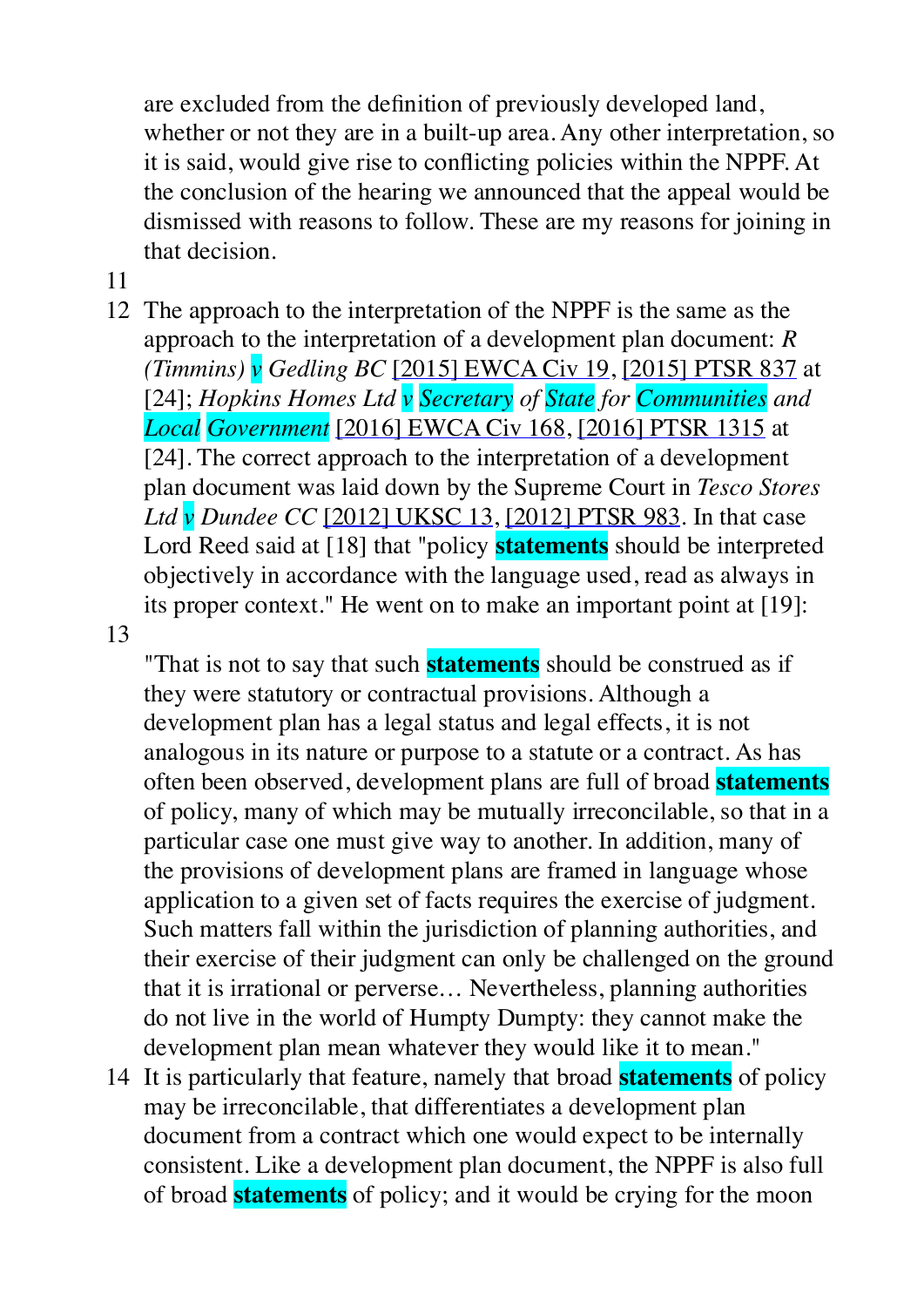to start the process of interpretation with the idea that there is no tension between **statements** of policy pulling in different directions.

- 15
- 16 The starting point is, of course, the words themselves read as a matter of ordinary English. The critical words are:
- 17

"land in built-up areas such as private residential gardens, parks, recreation grounds and allotments"

- 18 In my judgment the words "such as" **state** clearly that what follows are examples of something. Examples of what? They can only be examples of the more general expression that precedes them, namely "land in built-up areas". As a matter of ordinary English I cannot see that any other meaning can be given to this sentence. "Land in builtup areas" cannot mean land *not* in built-up areas. It is argued that this interpretation means that other parts of the NPPF are in conflict with each other. Even if that were true it is not the business of an interpreter to go searching for possible ambiguities or conflicts in order to detract from the obvious meaning of the words to be interpreted.
- 19
- 20 The alleged conflict within the NPPF upon which Mr Bowes relied was the juxtaposition of two of the core planning principles in paragraph 17 of the NPPF, and a conflict between paragraphs 14, 55 and 111. I start with paragraph 17. This provides that twelve core principles should underpin both plan making and decision taking. Two of those principles are:
- 21

"take account of the different roles and character of different areas, promoting the **vitality** of our main urban areas, protecting the Green Belts around them, recognising the intrinsic character and beauty of the countryside and supporting thriving rural **communities** within it;" and

"encourage the effective use of land by reusing land that has been previously developed (brownfield land), provided that it is not of high environmental **value;"**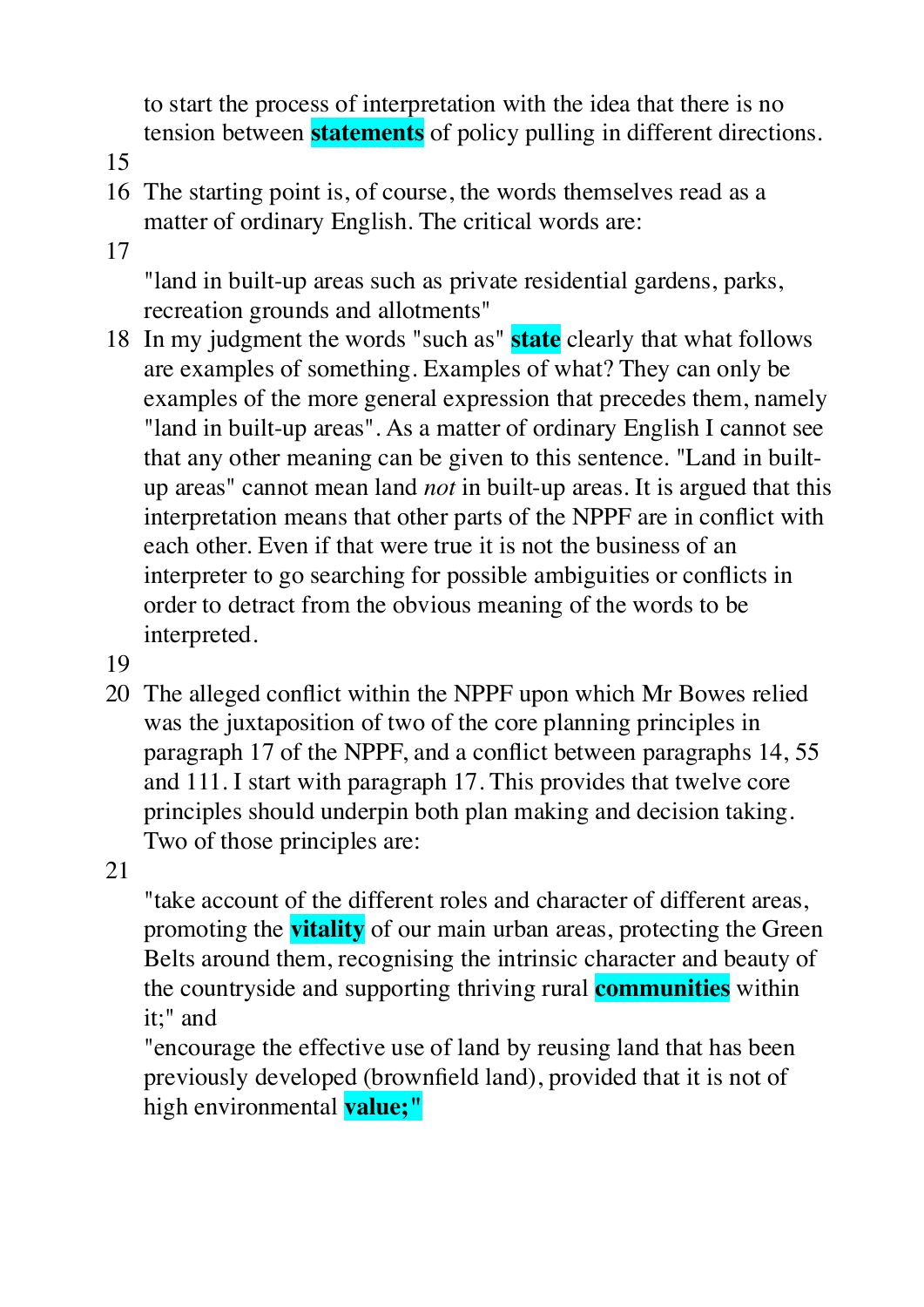- 22 There is in truth no conflict between these two core principles, as is demonstrated by the more detailed policies about the Green Belt. Paragraph 87 of the NPPF **states** that:
- 23

"As with previous Green Belt policy, inappropriate development is, by definition, harmful to the Green Belt and should not be approved except in **very** special circumstances."

- 24 Paragraph 89 goes on to say that a **local** planning authority should regard the construction of new buildings as inappropriate in the Green Belt. But that general policy is immediately qualified by exclusions, one of which is:
- 25

"limited infilling or the *partial* or complete *redevelopment of previously developed sites* (brownfield land), whether redundant or in continuing use (excluding temporary buildings), which would not have a greater impact on the openness of the Green Belt and the purpose of including land within it than the existing development." (Emphasis added)

- 26 Accordingly, the NPPF accommodates the definition of previously developed land within the general policy about development in the Green Belt. If a new building is a partial redevelopment of a previously developed site it is not to be regarded as inappropriate redevelopment in the Green Belt, provided that it has no greater impact on the openness of the Green Belt than the existing development. The proviso also means that the encouragement of development on brownfield land is not, at least in the Green Belt, unqualified. So any possible tension is resolved.
- 27
- 28 Nor do I see any conflict between the definition and paragraphs 55 or 111 of the NPPF. Paragraph 55 **states** that:
- 29

"**Local** planning authorities should avoid new isolated homes in the countryside unless there are special circumstances…"

30 However, the definition of previously developed land, in the context of the present case, takes as its starting point that the proposed development is within the curtilage of an existing permanent structure. It follows that a new dwelling within that curtilage will not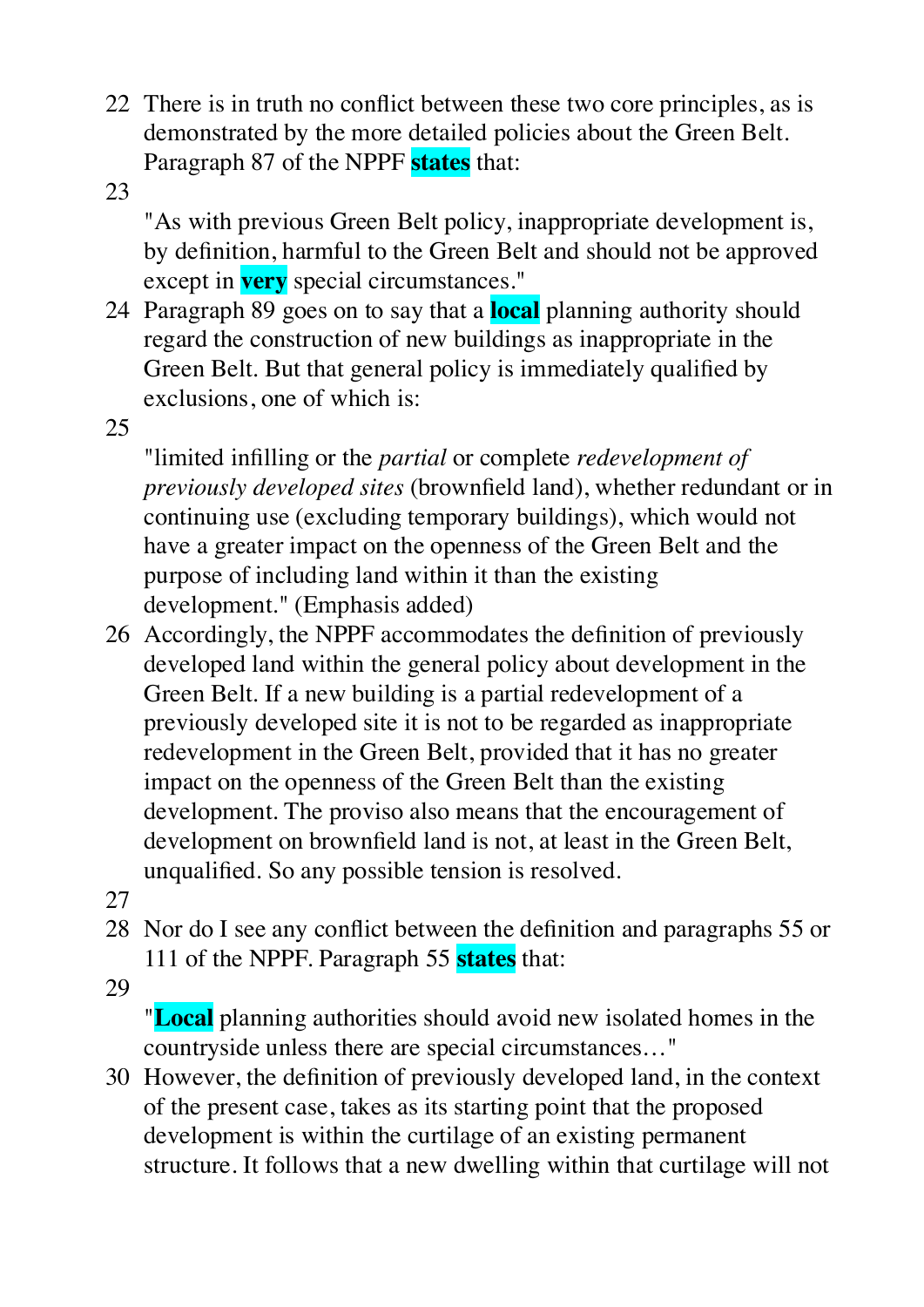be an "isolated" home. There will already be a permanent structure on the site. Paragraph 111 **states:**

31

"Planning policies and decisions should encourage the effective use of land by re-using land that has been previously developed (brownfield land), provided that it is not of high environmental **value."**

- 32 This paragraph expressly adopts the expression "previously developed land" and I cannot see that there is any conflict in so doing.
- 33
- 34 Mr Bowes also relied on **statements** made by the Minister when introducing changes to previous **versions** of planning policy contained in PPS3. Before commenting on that argument it is worth recalling why Lord Reed said that development plan documents were to be objectively interpreted. His explanation also at [18] was:

35

"The development plan is a carefully drafted and considered **statement** of policy, published in order to inform the public of the approach which will be followed by planning authorities in decisionmaking unless there is good reason to depart from it. It is intended to guide the behaviour of developers and planning authorities."

36 The same is true of the NPPF. In the Foreword to the NPPF the responsible Minister **stated:**

37

"By replacing over a thousand pages of national policy with around fifty, written simply and clearly, we are allowing people and **communities** back into planning."

38 In *Timmins* at [24] Richards LJ said that the NPPF was "on the face of it a stand-alone document which should be interpreted in its own terms and is in certain respects more than a simple carry-across of the language in the guidance it replaced." In *Turner v Secretary of State for Communities and Local Government* [\[2016\] EWCA Civ](http://www.bailii.org/ew/cases/EWCA/Civ/2016/466.html)  [466](http://www.bailii.org/ew/cases/EWCA/Civ/2016/466.html) at [21] Sales LJ said:

39

"The NPPF was introduced in 2012 as a new, self-contained **statement** of national planning policy to replace the **various** policy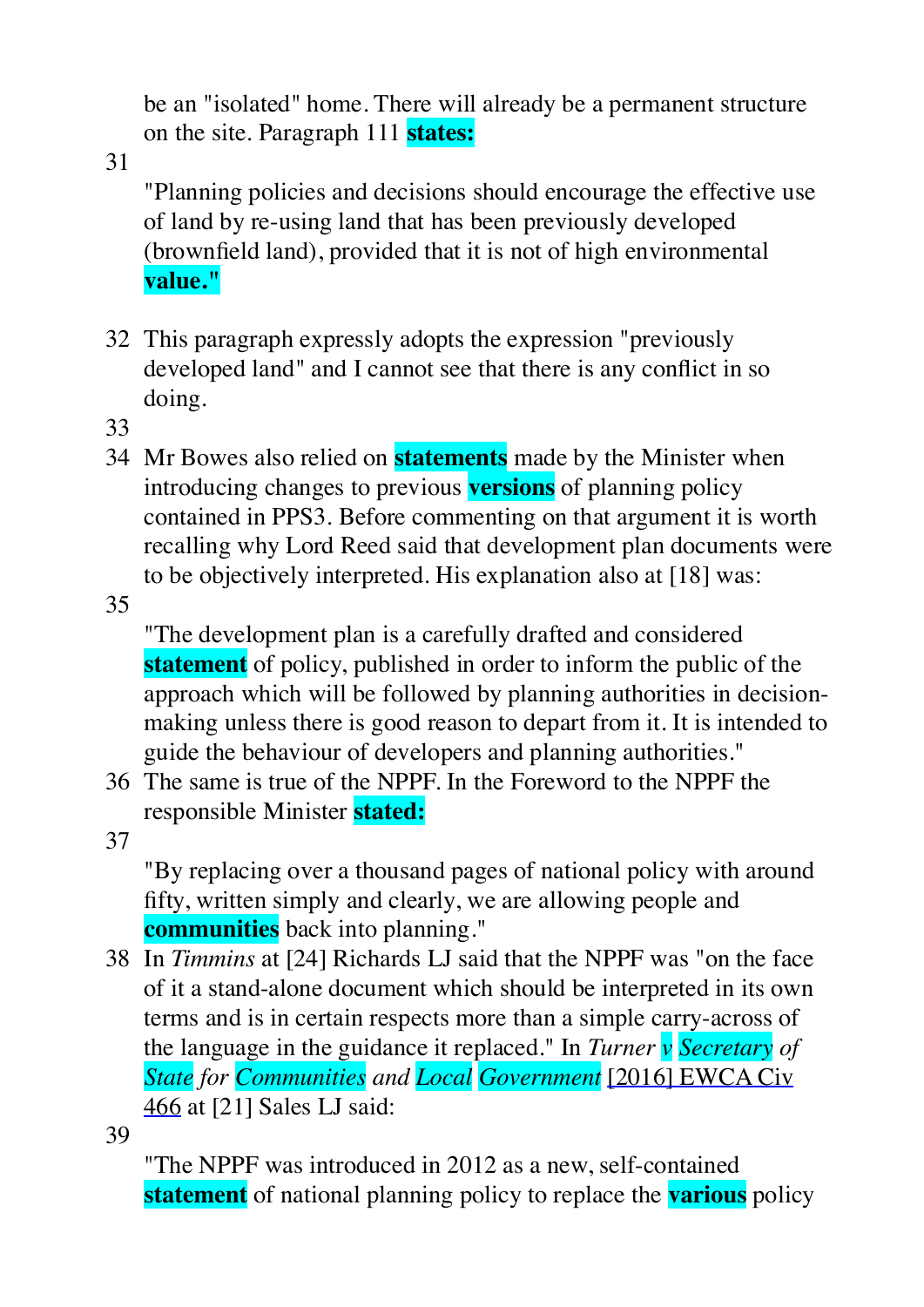guidance documents that had proliferated previously. The NPPF did not simply repeat what was in those documents. It set out national planning policy afresh in terms which are at **various** points materially different from what went before."

- 40 However, in both *Timmins* and *Turner* the court accepted that, at least in the case of the Green Belt, previous policy guidance remained relevant. I do not, however, consider that previous policy guidance should be invoked in order to create ambiguities in the NPPF where the language of that document is clear. Nor do I consider that that was the process that the court sanctioned in *Redhill Aerodrome Ltd v Secretary of State for Communities and Local Government* [\[2014\]](http://www.bailii.org/ew/cases/EWCA/Civ/2014/1386.html)  [EWCA Civ 1386](http://www.bailii.org/ew/cases/EWCA/Civ/2014/1386.html), [\[2015\] PTSR 274](http://www.bailii.org/ew/cases/EWCA/Civ/2014/1386.html). The question in that case was whether "any other harm" should be given a restrictive meaning limited to what was described "Green Belt harm" as opposed to "non-Green Belt harm". In the result the court interpreted the words by giving them their ordinary meaning. "Any other harm" meant "any other harm"; not "some other harm". The reference to previous guidance was deployed in order to rebut an argument that there had been a policy shift which justified a more restrictive and unnatural interpretation.
- 41
- 42 Mr Bowes drew our attention to the decision of this court in *Adedoyin v Secretary of State for the Home Department* [\[2010\]](http://www.bailii.org/ew/cases/EWCA/Civ/2010/773.html)  [EWCA Civ 773](http://www.bailii.org/ew/cases/EWCA/Civ/2010/773.html), [\[2011\] 1 WLR 564](http://www.bailii.org/cgi-bin/redirect.cgi?path=/ew/cases/EWCA/Civ/2010/773.html). That case concerned the Immigration Rules which, unlike ministerial **statements** of planning policy, must be placed before Parliament. The question was whether the word "false" meant "dishonest" or merely "incorrect". At [70] Rix LJ said:

43

"… in a situation where a word, such as here "false", has two distinct, and distinctively important, meanings, there is a genuine ambiguity which makes it legitimate, in construing Rules which are expressions of the executive's policy, to consider what the executive has said, publicly, about its rules. Clearly, what a minister says in Parliament, expressed as an assurance, and especially on the occasion of a debate arising out of the tabling of amended rules, is of particular, and may be of decisive, importance…"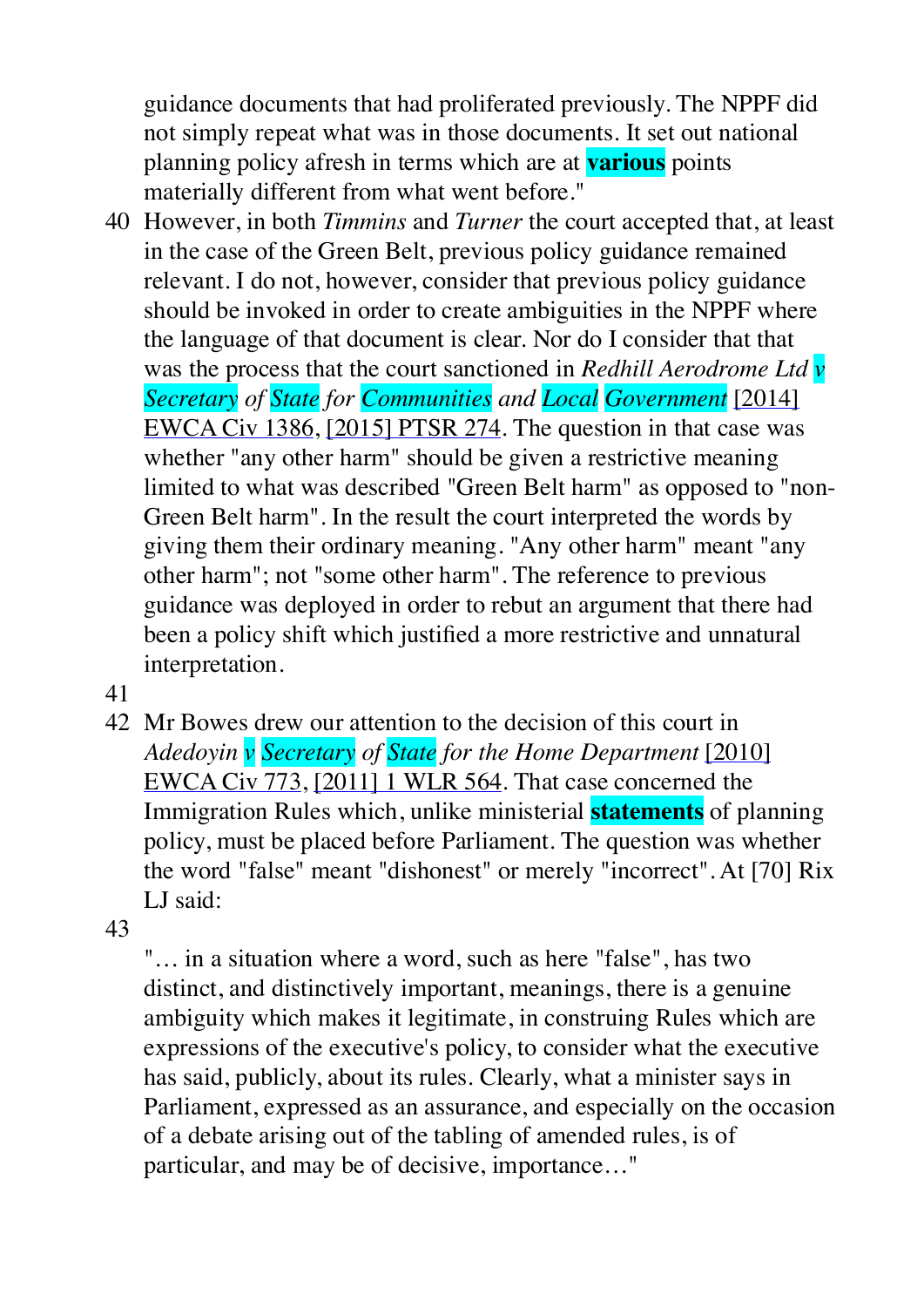- 44 I do not consider that he derives any help from that case. That was a case in which there was an ambiguity on the face of the rules. Here there is no ambiguity on the face of the NPPF. The Minister's **statement** relied on was not a **statement** about the NPPF, so it is not covered by Rix LJ's observations. Nor was there any ambiguity in PPS 3 itself. Mr Bowes does not in fact rely on previous policy guidance: so his reliance is not within what was contemplated by *Timmins* or *Turner*. The alleged ambiguity only arises if the Minister's **statement** in Parliament is literally interpreted without regard to the text of the revised policy that he was introducing. I do not regard that as a legitimate approach to the interpretation of the NPPF.
- 45
- 46 In my judgment it would be quite wrong to expect the public, for whose benefit the NPPF is published, or indeed a would-be developer, to have to undertake the investigation of previous iterations of **government** planning policy in order to understand the NPPF, let alone ministerial **statements** introducing previous iterations of policy. Indeed that would defeat one of the main purposes of promulgating the NPPF in the first place. If I may repeat something I have said before:

47

"The public nature of these documents is of critical importance. The public is in principle entitled to rely on the public document as it stands, without having to investigate its provenance and evolution." (*R (TW Logistics Ltd) v Tendring DC* [\[2013\] EWCA Civ](http://www.bailii.org/ew/cases/EWCA/Civ/2013/9.html)  [9](http://www.bailii.org/ew/cases/EWCA/Civ/2013/9.html), [2013] 2 P & CR 9 at [15])

- 48 For these reasons I did not consider that **statements** made by ministers about previous iterations of policy could detract from the clear words of the definition of previously developed land.
- 49
- 50 I note that when Lindblom LJ granted permission to appeal he did not do so on the ground that the appeal had a real prospect of success, but because there was some other compelling reason for the appeal to be heard. I agree with his **view** on the merits of the appeal, which is why I agreed to its dismissal.